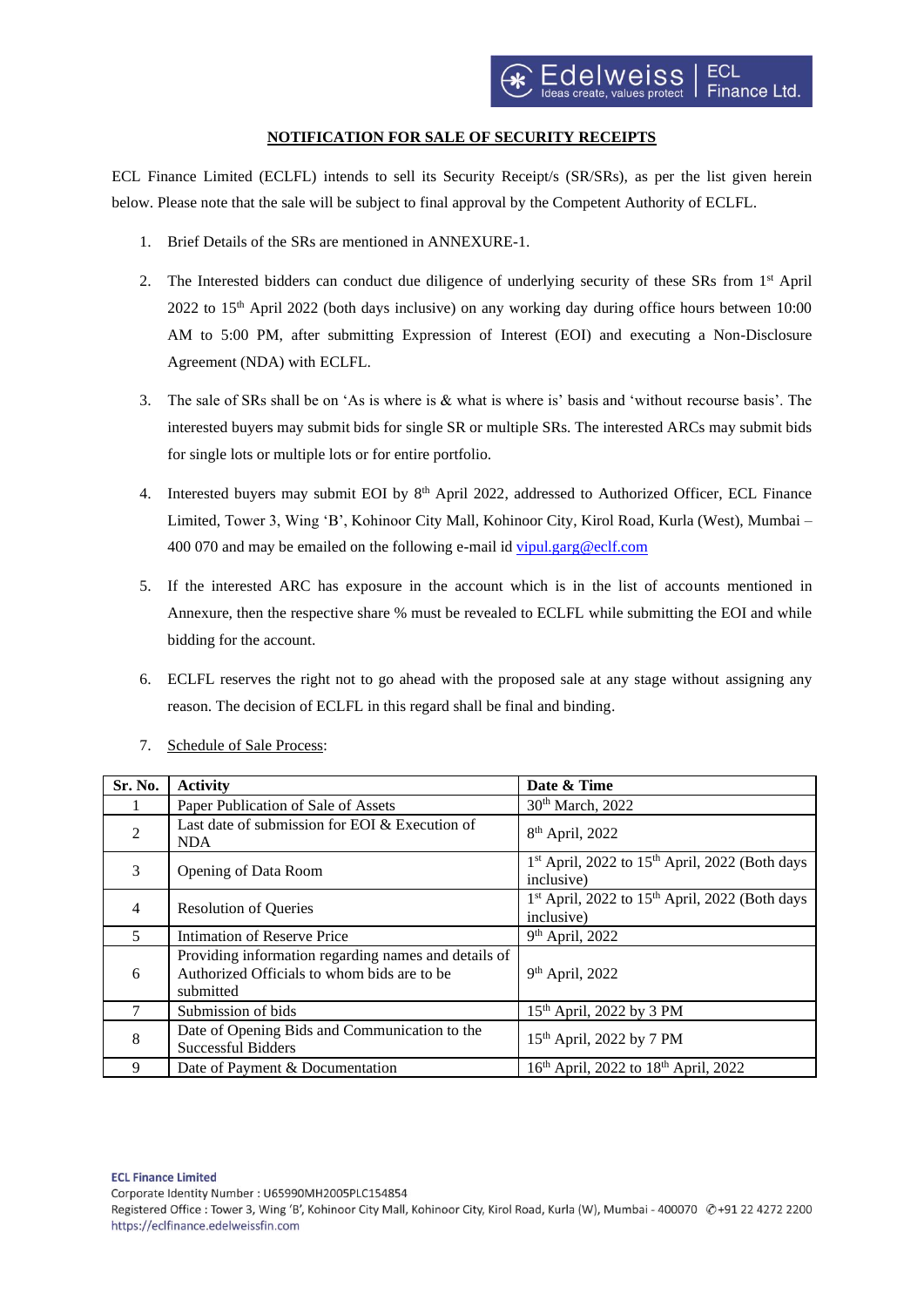- 8. The participants shall not be entitled to withdraw or cancel their offer once submitted. Under no circumstances can the ARC withdraw their offer/bid once submitted.
- 9. Highest Bidder (H-1) will be treated as binding offer in case ECLFL goes for sale. After receipt of bids from the intending buyers, ECLFL will open the bids and communicate to the highest bidder. If the bid is received at the portfolio level, the reserve price shall be the sum of the reserve price of all the assets. It is clarified that in case of bid at portfolio level, the bidder is not required to allocate price against each and every Stressed Assets / Lots. While deciding the highest bidder the factors such as total price, cash portion of total price, annual fee, recovery incentives etc. shall be taken into consideration.
- 10. ECLFL reserves the right to negotiate for further improvement of the offer price with the highest bidder and may negotiate further improvement at its sole discretion with the highest Bidder. After negotiations with the highest bidder/s and subject to approval from Competent Authority of ECLFL, ECLFL with whom necessary formalities in respect of transfer of SR/s will be complied with by following a due process of law.
- 11. The highest bidder on being accepted/confirmed as the successful bidder by the Competent Authority, the Highest bidder would have to pay the purchase consideration and to complete the necessary formalities of the trade in respect of transfer of SR/SRs.
- 12. The interested eligible purchasers may contact the below mentioned officers of ECLFL for the necessary details of the accounts for the purpose of due diligence on these SRs. The related information may be obtained after having executed a Non-Disclosure Agreement with ECLFL.

The details of the contact persons are:

**Name:** Vipul Garg

Address: Tower 3, Wing 'B', Kohinoor City Mall, Kohinoor City, Kirol Road, Kurla (West), Mumbai – 400 070 **Phone:** +91 99670 47850 **Email ID:** vipul.garg@eclf.com

For ECL Finance Limited Sd/-

\_\_\_\_\_\_\_\_\_\_\_\_\_\_\_\_\_\_\_\_\_\_\_\_\_\_\_\_\_\_\_

(Authorized Signatory)